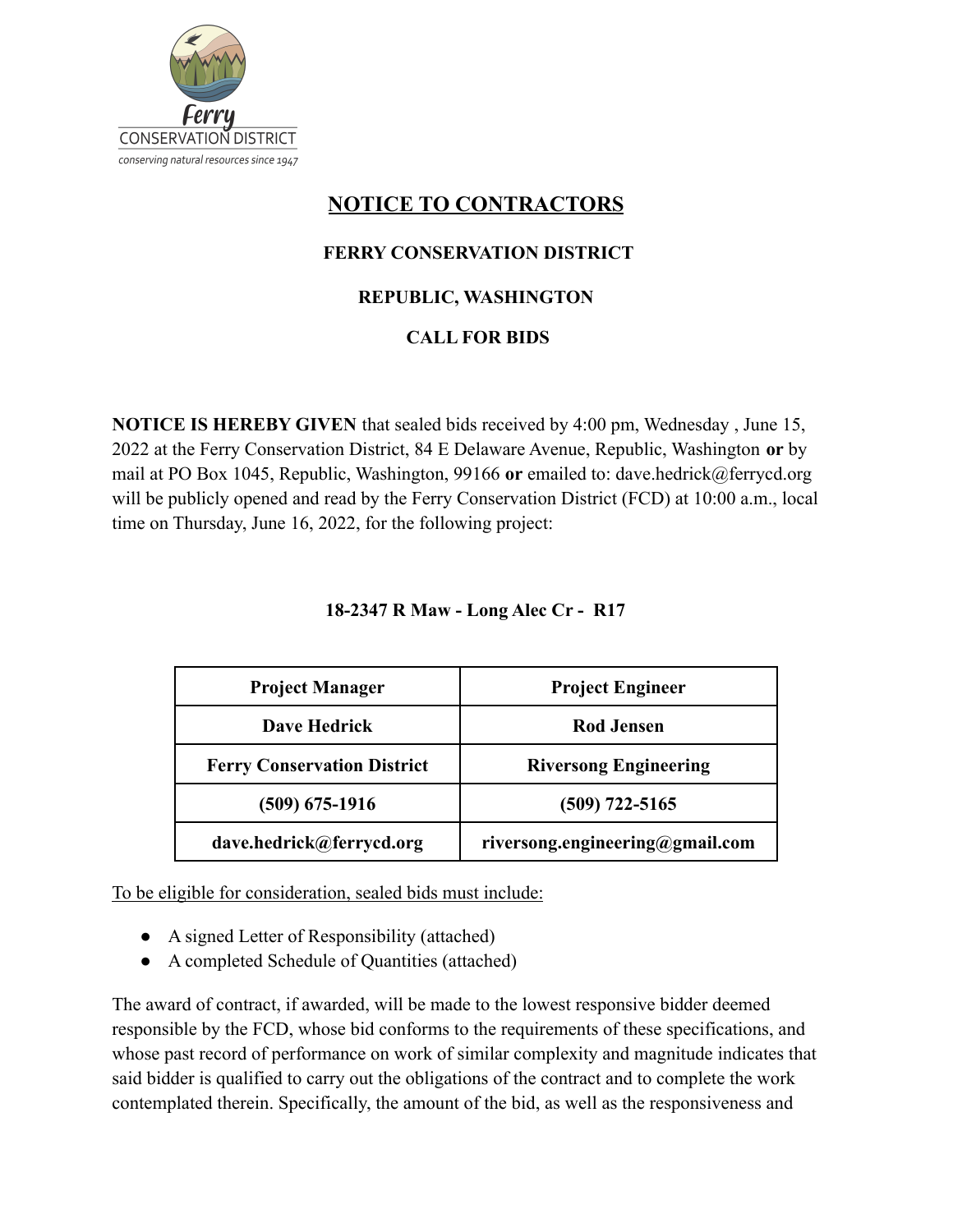responsibility criteria will be reviewed. There are both required criteria and supplemental criteria established by the Ferry Conservation District.

No Bid Bond is required but a Contract (Payment and Performance Bond) for full contract amount will be required prior to construction contract signature.

5% of any payment will be held by the FCD and released when authorized by Notice of Completion review by state revenue and L&I agencies.

Insurance at least \$2,000,000 aggregate, \$1,000,000 each occurrence commercial general liability and property damage, and \$1,000,000 in automobile liability.

Contractor and every sub-contractor shall pay the prevailing rate of wages to all workers, laborers, equipment operators or mechanics employed in the performance of any part of the work in accordance with the Washington State Public Works Act (Chapter 39.12 RCW).

## **The Ferry Conservation District reserves the right to reject any and all bids received.**

#### *Work to be performed*:

Remove existing fish passage barrier culvert and replace it with a 14' x 40' skewed steel bridge. The bridge and abutments will be purchased and provided by the project sponsor (FCD). The contractor will provide all labor, materials, and equipment necessary to remove and dispose of the existing barrier and install the bridge.

The engineering design and hydraulic permit requirements will govern the implementation of this project. FPA has not been approved yet. The work window is July 1, 2021 to September 30, 2022.

#### *Instructions to Bidders***:**

Bidders must bid on all bid items listed on the Bid Form (schedule of quantities). The omission or deletion of any bid item will be considered non-responsive and shall be cause for rejection of the bid.

Prospective bidders shall submit the Letter of Responsibility and the Bid Form in a sealed envelope clearly marked "Maw Bid" either by mail to: Ferry Conservation District, PO Box 1045, Republic WA 99166, emailed to dave.hedrick@ferrycd.og, or in person by 4:00 pm, Wednesday, June 15, 2022 at 84 East Delaware Ave, Republic WA. Bids will be opened and read aloud on Thursday, June 16, 2022 at 10:00am. Due to COVID-19 restrictions, bid opening will be held online via GoToMeeting. The link will be available on the FCD website: [www.ferrycd.org](http://www.ferrycd.org)